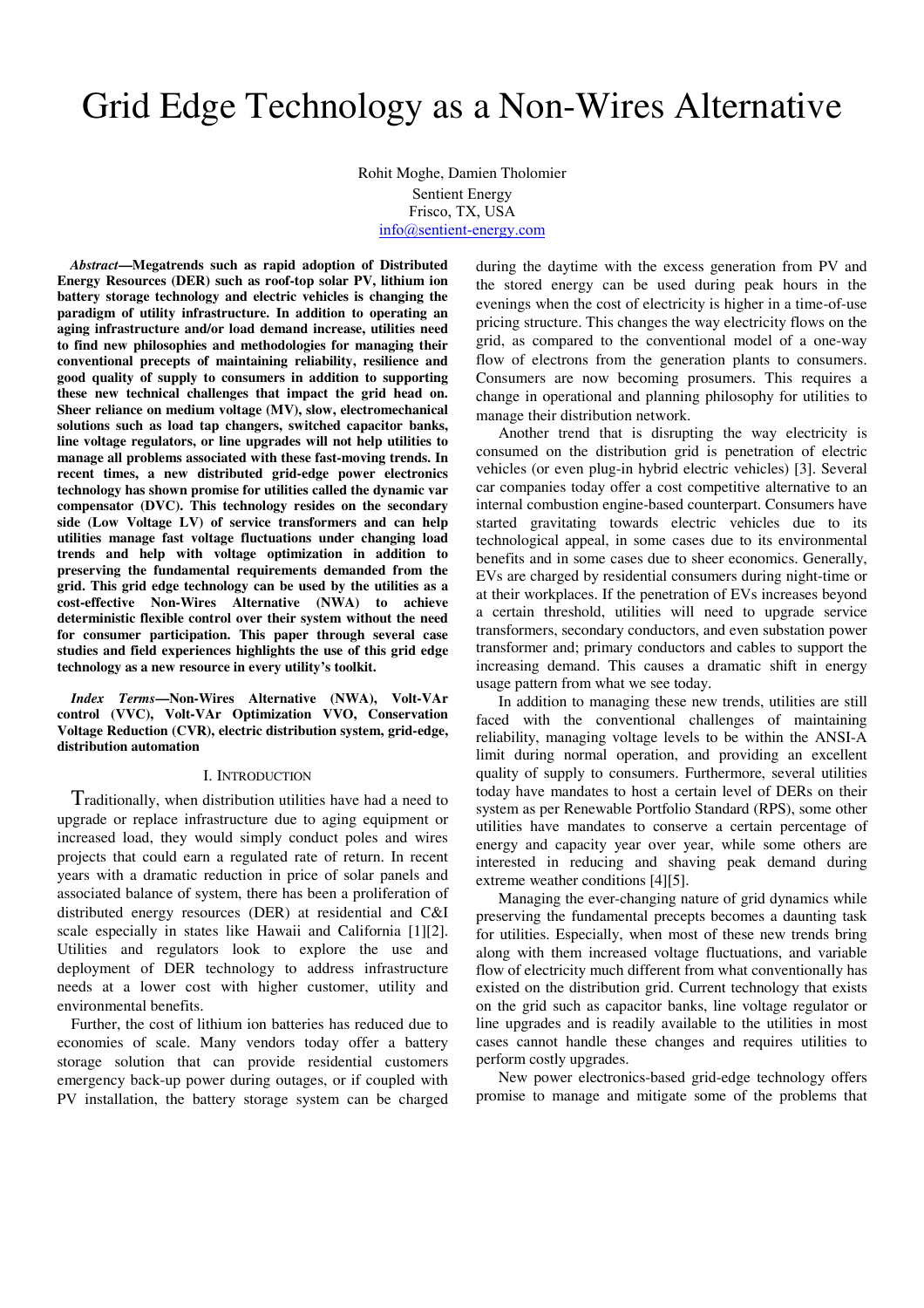accompany these fast-moving trends and can be classified as a Non-Wires Alternative (NWA) to conventional upgrades or solutions using MV VVC assets. This new grid-edge technology comprises fast acting voltage regulation mechanism to mitigate the effect of dynamic voltage fluctuation, to fix the voltage issues at the lowest nodes on the feeder, and to manage voltage across the feeder to be within the ANSI-A limits. These aspects of the grid edge technology ultimately help to unlock many different applications in the distribution network. The idea is that the utility deterministically controls the grid edge technology that is completely owned by them without reliance on consumer usage patterns.

This paper through several real-world case studies an field experience presents the various applications of power electronics-based grid edge technology as a non-wires alternatives (NWA) that allows utilities to successfully achieve their conventional objectives, even in the presence of fastmoving trends such as adoption of PV, EV, and battery storage.

## II. POWER ELECTRONICS BASED GRID EDGE TECHNOLOGY

In recent years, power electronics based distributed gridedge technology has revolutionized grid control on distribution network. Grid edge devices are generally utility-owned singlephase devices rated at around 10 kVAr and operate on the secondary side of the service transformers (208V, 240V, 277V). They are usually placed at the locations on distribution circuit that require support (over-voltage or under-voltage). A group of these grid-edge devices operate autonomously and regulate the local voltage tightly at a specified setpoint within a specified dead-band (±0.5V). Grid edge devices can be series connected or shunt connected. The shunt connected flavor of these devices are called Dynamic VAr Controllers (DVC) [6][6]. The shunt connected devices not only regulate the secondary voltage but positively impact the primary side of the distribution network due to VArs that flow on the primary side and compensate for excess VArs that would otherwise results in technical losses. An example of shunt connected grid edge device installed either on a pole or pad is shown in Figure 1. All these devices are capable of two-way wireless communication with either a hosted or an on-premise server that hosts a grid edge management software application that acts as the supervisory control, provides visualization, and data analytics on the data collected from all the field deployed devices



Fig. 1. Pole mounted (left), pad mounted and integrated designs (center) and software platform for the grid edge DVC technology

# III. MULTIPLE DISTRIBUTION NETWORK APPLICATIONS OF GRID EDGE TECHNOLOGY

As highlighted in the introduction, proliferation of PV, EVs and battery storage on the distribution system, especially when adopted by residential customers, leads to a plethora of challenges for the utility to manage. This section provides several interesting applications through real-world examples of deployment of grid edge devices on the distribution system as NWA that would enable utilities to manage these new impending problems while achieving their conventional objectives. Alternative solutions using grid edge devices are considered in combination with MV VVC assets to address service voltage issues while optimizing the regulated rate of the return.

## *A. Capital Expenditure (CAPEX) Deferral*

Voltage optimization on the distribution network is the process of optimally managing voltage across the feeders to be within the ANSI-A band during normal conditions (and ANSI-B band during emergency peak conditions). Planning engineers use conventional technologies such as load tap changers (LTCs), capacitor banks and line voltage regulators (LVRs) to achieve this objective. After making a certain recommendation comprising, for instance, placing / moving / replacing capacitor banks (fixed or switched) or LVRs at different locations on the grid, a cost versus benefit analysis is run to choose the best solution with the higher benefit to cost ratio.

## *1) Case Study 1: Deferral of New Regulators*

A handful of grid edge devices can instead be used in place of an LVR on the grid to provide not just support, but near realtime visibility, and speed of response that is much faster than electromechanical equipment such as LVRs or Cap Banks to support the new trends on the grid.

As grid edge devices are shunt connected and small-rated, they can be distributed and deployed at locations that need support. Therefore, the deployment of LVRs can be deferred, (indefinitely in some cases). For instance, consider the voltage profile (voltage versus distance) on the left in Fig. 2 from an actual utility. It is found that phase A (red) has a deep voltage drop on one of the branches and potentially requires a single phase LVR to fix the problem. However, if we place 9 DVCs, then the voltage is improved by 2% under peak load (right plot). These 9 locations now provide visibility in addition to voltage support. In terms of cost, this is a competitive solution than having an LVR and it offers many more benefits beyond simple voltage regulation.

# *2) Case Study 2: Optimized MV and LV Solution*

A second succinct example from a different utility demonstrates the value of grid edge LV technology in conjunction with MV assets for optimizing the voltage of a long distribution circuit. Further, through this example it will be clearly demonstrated that a combination of LV and MV technology can prove to be more cost effective than just using primary MV upgrades.

The circuit considered for this analysis has an MV voltage of 12.47 kV with 3.2 MW peak and a maximum length of 13.3 miles. It has 384 service transformers (93% are pole-mount).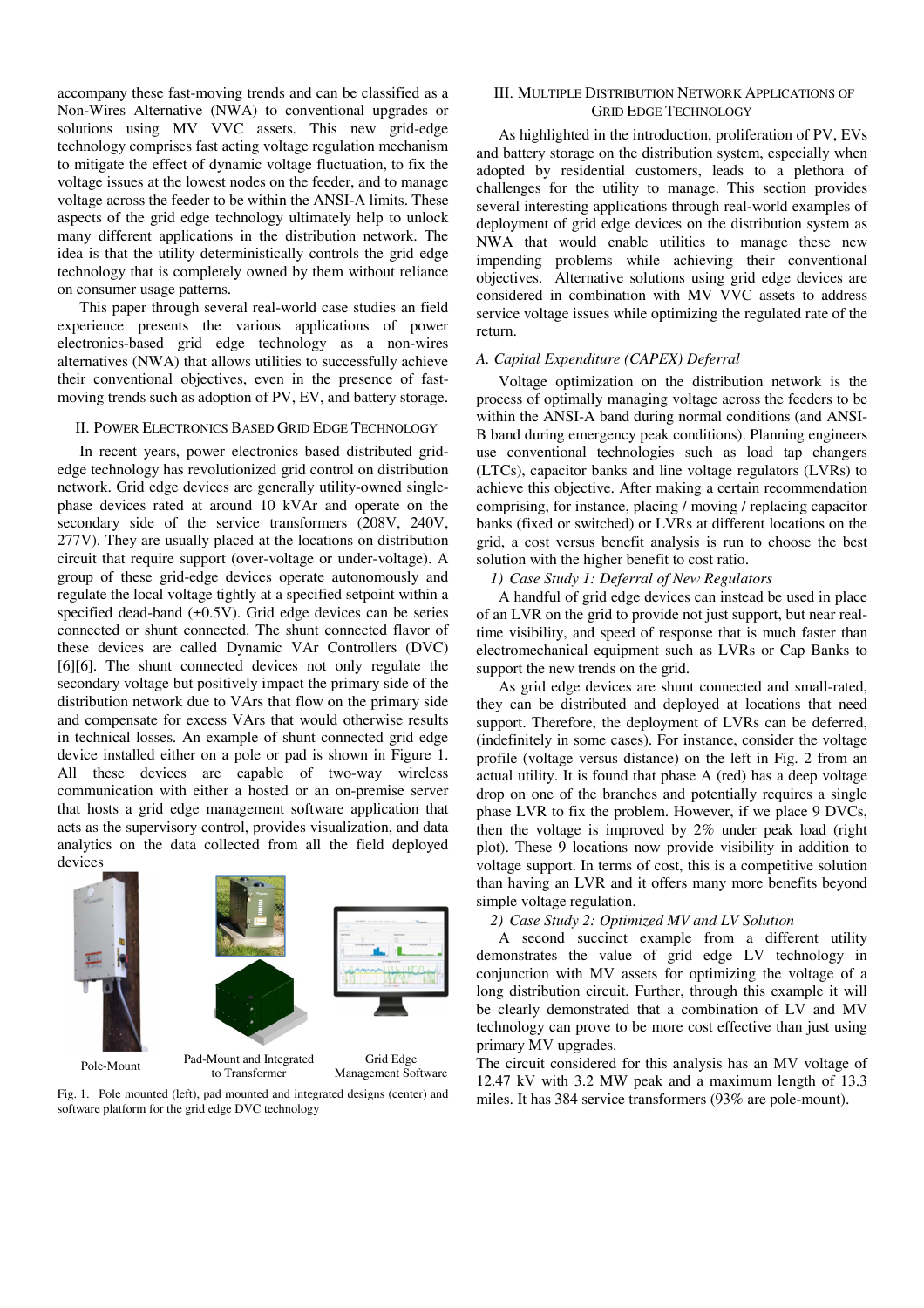

Fig. 2. Voltage profile (left) without any grid improvements shows low voltage on phase A (red). With 9 DVCs, the low voltage is improved by 2% (right) and the need for an LVR is deferred.

The substation has a feeder head regulator (FHR) with a setpoint of  $122.5V \pm 1.25V$  (R=5, X=3). Further, the feeder has two line-voltage regulators (LVRs) and two primary capacitor banks with a total capacity of 1,800 kVArs.

The voltage profile of the circuit (voltage versus distance plot) under peak load is shown in Fig. 3. The figure also highlights the locations with lowest voltage showing 103.5V under peak.



Fig. 3. Voltage profile without system improvements shows 103.5V minimum voltage at the end of the feeder

With an optimized deployment of primary MV assets that entails adding 2 x 600 kVAr switched cap banks, upgrading a 600 kVAr fixed bank to 1,200 kVAr fixed bank and modifying the LDC control of the LVRs to  $R=6$ ,  $X=2$ ) and adding 30 DVCs (LV assets), the minimum voltage of the system can be improved by 15V to 118.5V under peak (see Fig. 4). This is a significant improvement in voltage and alleviates all voltage problems on the system at the minimum cost. To emphasize, the utility performed an independent analysis by just upgrading and adding MV assets and the cost of the solution was found to be twice the cost of the combined MV+LV optimized solution.

*3) Case Study 3: Deferral of Service Transformer Upgrade* Let's consider another example from an actual field deployment. A transformer rated at 37.5 kVA is overloaded and sees a high voltage drop causing voltage to drop below 114V (see left side of Fig. 5). Adding a second 10 kVAr shunt connected DVC on the same transformer pushes the voltage up by 1.67% and relieves some VAr loading on the transformer. The installation of the DVC does not require a line outage and takes only 30-45 minutes to install. This low-cost solution allows the utility to defer the upgrade of the transformer for a few more years without impacting the quality of supply of their customers nor planning an outage.



Fig. 4. With an optimized MV+LV solution, the voltage is improved by 15V and the minimum voltage rises to 118.5V even under peak

 These DVCs have been finding such applications with several utilities where the cost of deploying DVCs tends to outperform the cost of conventional upgrades and the benefits from DVCs far supersedes what conventional solution can offer in terms of visibility.



Fig. 5. Transformer voltage (orange) shows low voltage due to overloading. With the installation of a second DVC at the same transformer (right), the voltage is improved by 1.67% and transformer upgrade is deferred

# *B. Mitigating Flicker and Power Quality Problems*

As the DVC is a power-electronics based device, it can respond within one cycle to mitigate flicker caused due to C&I loads turning ON and OFF such as irrigation motors, grain bin drying facilities, saw-mills etc. Flicker can cause nuisance for residential customers who are on the same feeder due to the nasty C&I loads that exist on the feeder. Two different examples are presented in this section that show different philosophies of using the DVCs to manage flicker.

# *1) Case Study 1: Mitigating Irrigation Motor Load Flicker*

In the first example, a 100 HP motor that operates at 460V connected to a 75 kVA single phase transformer that has a center tapped secondary voltage of  $480V (240V - N - 240V)$ . Two DVCs are connected between the center tapped transformer. The philosophy of using a DVC on such applications is to directly mitigate the problem at the source of it and prevent the flicker from travelling on to the feeder. As seen in Fig. 6, without the DVC, a flicker of more than 5% is observed. While, the DVC cuts down the flicker to less than 2%.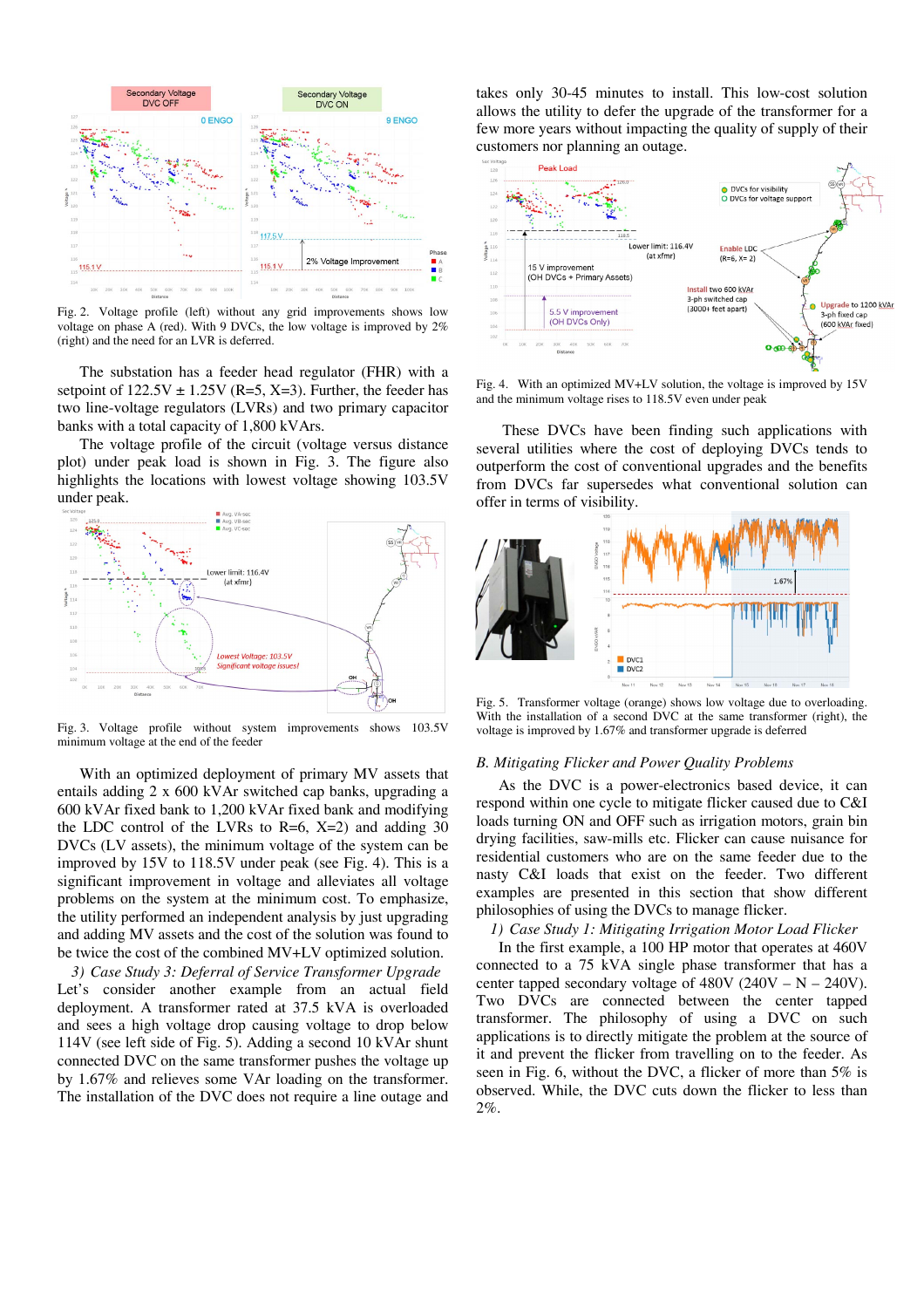

Fig. 6. A 5% flicker due to a 100 HP motor is observed at the transformer without any fast voltage support (left). Two DVCs connected across the transformer reduce the flicker to 2% due to fast sub-cycle response (right)

## *2) Case Study 2: Mitigating Feeder Wide Flicker*

A second philosophy of using DVC is to mitigate flicker by locating the DVCs not at the source of the problem but where the flicker causes nuisance on residential customers in the vicinity. For instance, in situations where the size of the C&I load causing issue is large (MWs), the DVC will need to be placed on different locations on the circuit to provide a shield to residential customers from the flicker.

Fig. 7. shows an example of a voltage profile where a feed mill is connected close to the substation and when the feed mill turns ON it causes a 5% voltage flicker on the entire feeder downstream of the substation. With 114 DVCs deployed, the voltage flicker on the entire feeder is limited to 0.3% - 2.5%. This distributed solution of DVCs is less expensive and more competitive than STATCOMs or DVARs connected on the MV side that require maintenance, suffer from a single point of failure, require large space and have high installation and commissioning cost. In this case study, the DVC that existed upstream close to the substation was not



Fig. 7. Without any MV or LV support and with the feed mill off, minimum feeder voltage is around 116V (left), as soon as the feed mill turns on, the minimum voltage on the entire system drops by 5% (center). 114 DVCs reduces the flicker to less than 2.5% (right) to isolate all residential customers

#### *C. End-of-Line Voltage Sensing*

As DVCs have the capability of monitoring voltage in nearreal time they can be used as End-of-Line sensors (EOL) for urban circuits that are tightly coupled and have short lengths. This would be of interest to utilities without AMI infrastructure but are interested in performing CVR for peak demand reduction for instance. An integration of the central grid edge management software (that controls all the DVCs with the ADMS or D-SCADA VVO engine that controls the primary assets would provide a closed-loop operation). The VVO engine would read the voltages recorded by DVCs every 15 minutes and take action related to lowering LTC setpoint voltage to achieve demand reduction. This is a simple yet a powerful application of DVCs. Around three (3) DVCs per feeder can provide tremendous value to the utility on such circuits. Several pilot projects with DVCs have demonstrated the power of EOL sensing using DVCs in achieving peak demand reduction.

## *D. Increasing PV Hosting Capacity of Distribution Circuits*

As discussed before, DVCs can act within a cycle to mitigate voltage fluctuations. On circuits with high residential PV, the problem of voltage fluctuation is distributed and difficult to manage using MV assets. DVCs offer a unique solution to this distributed problem, wherein utilities can deploy DVCs at will on a circuit to reduce the voltage fluctuation caused by cloud cover variation. Through several pilot deployments in Hawaii, the value of DVCs to double and even triple the PV hosting capacity of a distribution network has been demonstrated. Once the voltage variation across the entire feeder is reduced using DVCs, then the LTC setpoint at the substation can be lowered to create an upper voltage headroom as shown in Fig. 8. This upper voltage headroom enables hosting more PV without causing upper voltage violations. The PV hosting capacity increase obtained from the four field deployments of around 146 DVCs in Hawaii is provided TABLE I. .



Fig. 8. Top plot – Secondary side voltage, Middle Plot – VArs injected by DVC to support the voltage, Bottom Plot – Solar Irradiance. i) left most part shows a day when DVCs are OFF not injecting VArs and only measuring voltage, ii) middle part shows a day with DVCs turned ON injecting VArs to support voltage, iii) right part shows a day with LTC SP lowered and DVC turned ON with a lower SetPoint

TABLE I. PV HOSTING CAPACITY INCREASE ACHIEVED WITH DVCS ON FOUR SUBSTATIONS ON THE ISLAND OF OAHU, HAWAII

| Sub | #Fee<br>ders | Peak<br>Load<br>(MW) | Davtim<br>Min<br>e<br>Load<br>(MW) | <b>Present</b><br>Solar<br>MW | PV<br>Pen<br>w/o<br><b>DVC</b> | #<br><b>DVC</b><br><b>Deplo</b><br>ved | PV Pen<br>w/<br><b>DVC</b> |
|-----|--------------|----------------------|------------------------------------|-------------------------------|--------------------------------|----------------------------------------|----------------------------|
| А   | 2            | 6.3                  | 2.34                               | 4.8                           | 76%                            | 61                                     | 147%                       |
| B   | 2            | 6.2                  | 3.5                                | 4.4                           | 71%                            | 38                                     | 231%                       |
| C   |              | 3.2                  | 1.65                               | 1.0                           | 31%                            | 30                                     | 84%                        |
| D   |              | 2.17                 | 0.67                               | 1.77                          | 82%                            | 17                                     | 135%                       |